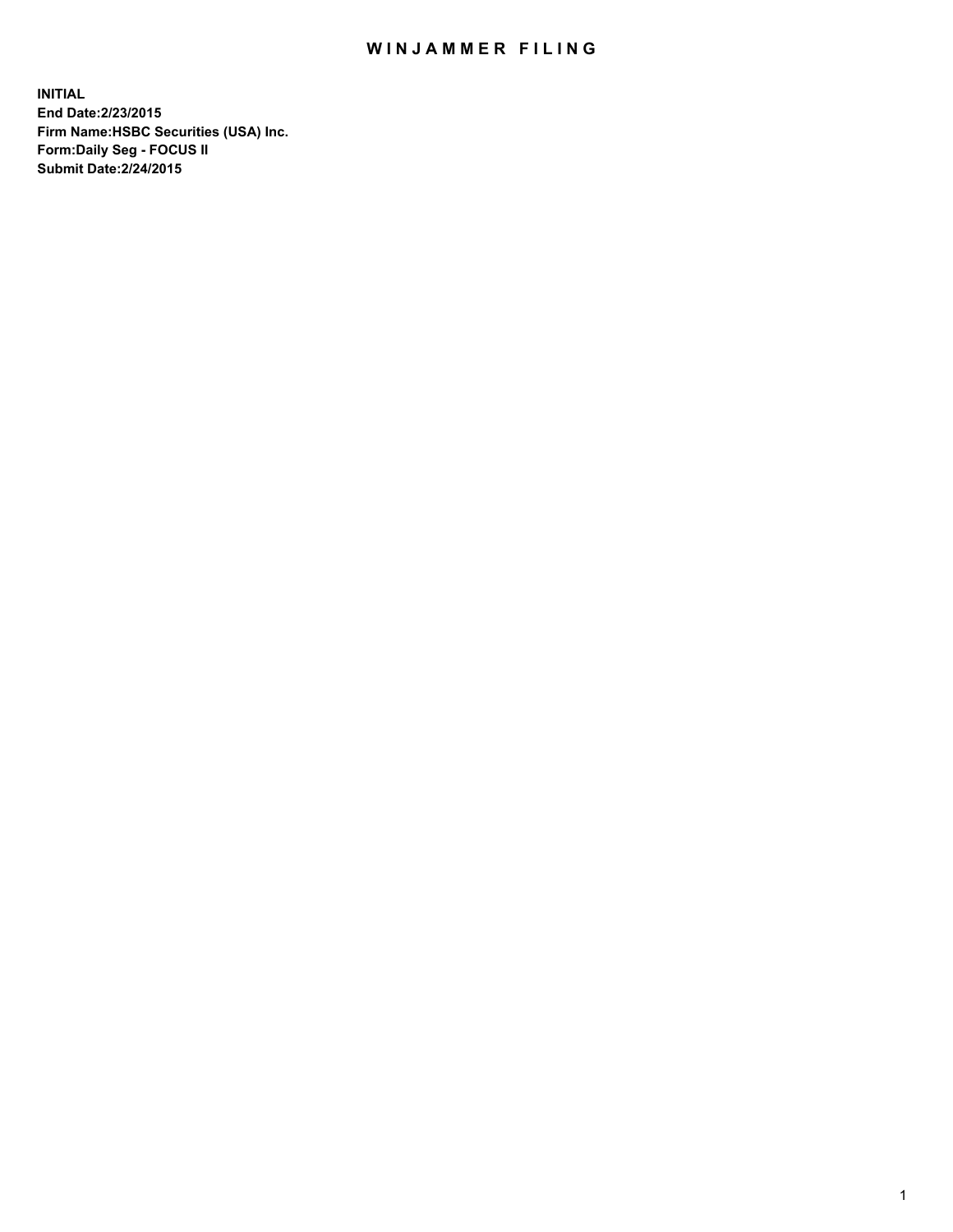## **INITIAL End Date:2/23/2015 Firm Name:HSBC Securities (USA) Inc. Form:Daily Seg - FOCUS II Submit Date:2/24/2015 Daily Segregation - Cover Page**

| Name of Company<br><b>Contact Name</b><br><b>Contact Phone Number</b><br><b>Contact Email Address</b>                                                                                                                                                                                                                          | <b>HSBC Securities (USA) Inc.</b><br><b>Steven Richardson</b><br>212-525-6445<br>steven.richardson@us.hsbc.com |
|--------------------------------------------------------------------------------------------------------------------------------------------------------------------------------------------------------------------------------------------------------------------------------------------------------------------------------|----------------------------------------------------------------------------------------------------------------|
| FCM's Customer Segregated Funds Residual Interest Target (choose one):<br>a. Minimum dollar amount: ; or<br>b. Minimum percentage of customer segregated funds required:%; or<br>c. Dollar amount range between: and; or<br>d. Percentage range of customer segregated funds required between: % and %.                        | 50,000,000<br>0 <sub>0</sub><br>0 <sub>0</sub>                                                                 |
| FCM's Customer Secured Amount Funds Residual Interest Target (choose one):<br>a. Minimum dollar amount: ; or<br>b. Minimum percentage of customer secured funds required:%; or<br>c. Dollar amount range between: and; or<br>d. Percentage range of customer secured funds required between:% and%.                            | 10,000,000<br><u>0</u><br>0 <sub>0</sub><br>0 <sub>0</sub>                                                     |
| FCM's Cleared Swaps Customer Collateral Residual Interest Target (choose one):<br>a. Minimum dollar amount: ; or<br>b. Minimum percentage of cleared swaps customer collateral required:% ; or<br>c. Dollar amount range between: and; or<br>d. Percentage range of cleared swaps customer collateral required between:% and%. | 30,000,000<br>00<br><u>00</u>                                                                                  |

Attach supporting documents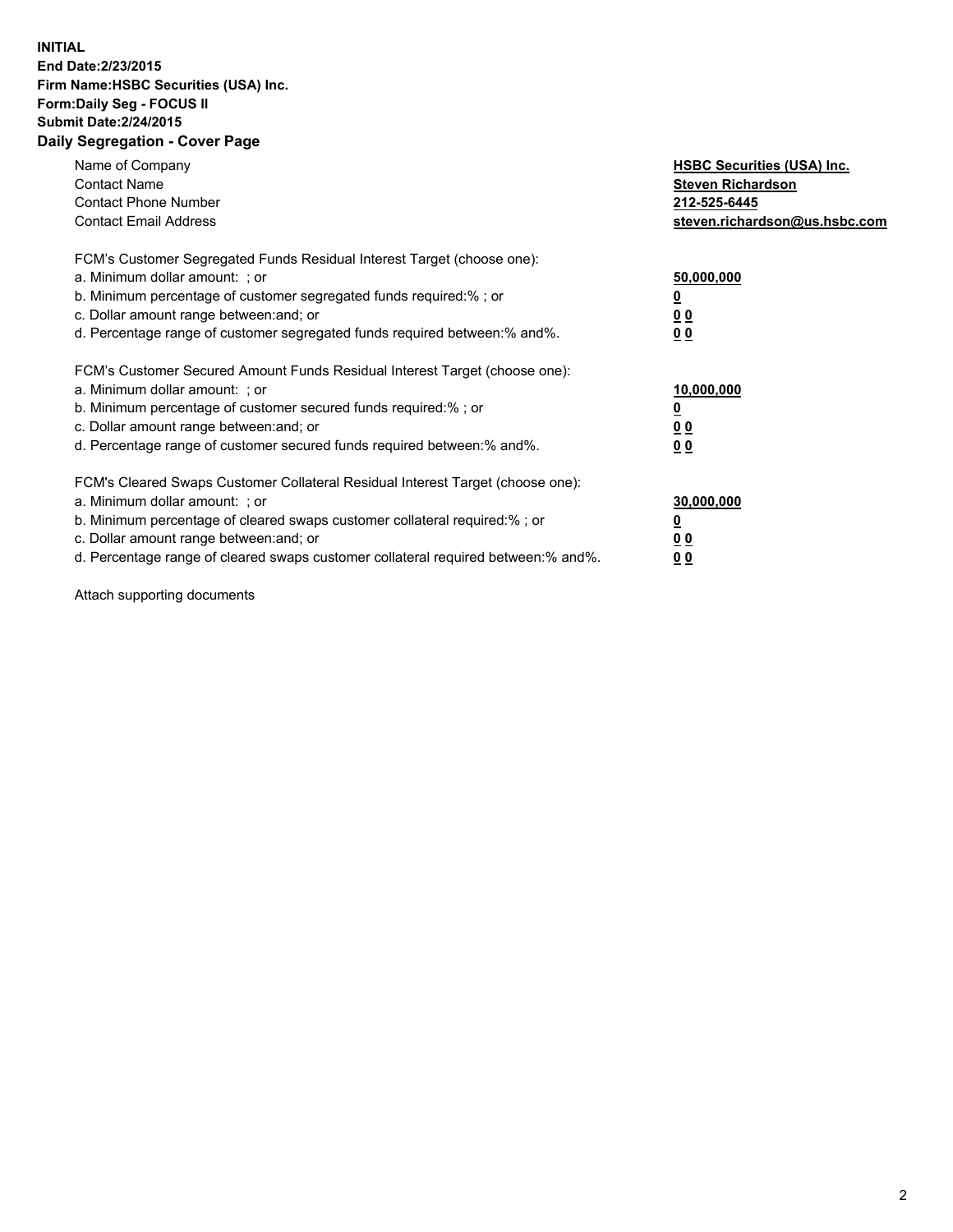**INITIAL End Date:2/23/2015 Firm Name:HSBC Securities (USA) Inc. Form:Daily Seg - FOCUS II Submit Date:2/24/2015 Daily Segregation - Secured Amounts**

|     | Daily Jegregation - Jeculed Aniounts                                                        |                            |
|-----|---------------------------------------------------------------------------------------------|----------------------------|
|     | Foreign Futures and Foreign Options Secured Amounts                                         |                            |
|     | Amount required to be set aside pursuant to law, rule or regulation of a foreign            | $0$ [7305]                 |
|     | government or a rule of a self-regulatory organization authorized thereunder                |                            |
| 1.  | Net ledger balance - Foreign Futures and Foreign Option Trading - All Customers             |                            |
|     | A. Cash                                                                                     | 68,896,410 [7315]          |
|     | B. Securities (at market)                                                                   | 33,585,768 [7317]          |
| 2.  | Net unrealized profit (loss) in open futures contracts traded on a foreign board of trade   | 58,211,393 [7325]          |
| 3.  | Exchange traded options                                                                     |                            |
|     | a. Market value of open option contracts purchased on a foreign board of trade              | $0$ [7335]                 |
|     | b. Market value of open contracts granted (sold) on a foreign board of trade                | $0$ [7337]                 |
| 4.  | Net equity (deficit) (add lines 1.2. and 3.)                                                | 160,693,571 [7345]         |
| 5.  | Account liquidating to a deficit and account with a debit balances - gross amount           | 415,456 [7351]             |
|     | Less: amount offset by customer owned securities                                            | -415,362 [7352] 94 [7354]  |
| 6.  | Amount required to be set aside as the secured amount - Net Liquidating Equity              | 160,693,665 [7355]         |
|     | Method (add lines 4 and 5)                                                                  |                            |
| 7.  | Greater of amount required to be set aside pursuant to foreign jurisdiction (above) or line | 160,693,665 [7360]         |
|     | 6.                                                                                          |                            |
|     | FUNDS DEPOSITED IN SEPARATE REGULATION 30.7 ACCOUNTS                                        |                            |
| 1.  | Cash in banks                                                                               |                            |
|     | A. Banks located in the United States                                                       | 45,560,980 [7500]          |
|     | B. Other banks qualified under Regulation 30.7                                              | 0 [7520] 45,560,980 [7530] |
| 2.  | Securities                                                                                  |                            |
|     | A. In safekeeping with banks located in the United States                                   | 78,585,768 [7540]          |
|     | B. In safekeeping with other banks qualified under Regulation 30.7                          | 0 [7560] 78,585,768 [7570] |
| 3.  | Equities with registered futures commission merchants                                       |                            |
|     | A. Cash                                                                                     | $0$ [7580]                 |
|     | <b>B.</b> Securities                                                                        | $0$ [7590]                 |
|     | C. Unrealized gain (loss) on open futures contracts                                         | $0$ [7600]                 |
|     | D. Value of long option contracts                                                           | $0$ [7610]                 |
|     | E. Value of short option contracts                                                          | 0 [7615] 0 [7620]          |
| 4.  | Amounts held by clearing organizations of foreign boards of trade                           |                            |
|     | A. Cash                                                                                     | $0$ [7640]                 |
|     | <b>B.</b> Securities                                                                        | $0$ [7650]                 |
|     | C. Amount due to (from) clearing organization - daily variation                             | $0$ [7660]                 |
|     | D. Value of long option contracts                                                           | $0$ [7670]                 |
|     | E. Value of short option contracts                                                          | 0 [7675] 0 [7680]          |
| 5.  | Amounts held by members of foreign boards of trade                                          |                            |
|     | A. Cash                                                                                     | 26,800,639 [7700]          |
|     | <b>B.</b> Securities                                                                        | $0$ [7710]                 |
|     | C. Unrealized gain (loss) on open futures contracts                                         | 58,211,393 [7720]          |
|     | D. Value of long option contracts                                                           | $0$ [7730]                 |
|     | E. Value of short option contracts                                                          | 0 [7735] 85,012,032 [7740] |
| 6.  | Amounts with other depositories designated by a foreign board of trade                      | 0 [7760]                   |
| 7.  | Segregated funds on hand                                                                    | $0$ [7765]                 |
| 8.  | Total funds in separate section 30.7 accounts                                               | 209,158,780 [7770]         |
| 9.  | Excess (deficiency) Set Aside for Secured Amount (subtract line 7 Secured Statement         | 48,465,115 [7380]          |
|     | Page 1 from Line 8)                                                                         |                            |
| 10. | Management Target Amount for Excess funds in separate section 30.7 accounts                 | 35,779,676 [7780]          |
| 11. | Excess (deficiency) funds in separate 30.7 accounts over (under) Management Target          | 12,685,439 [7785]          |
|     |                                                                                             |                            |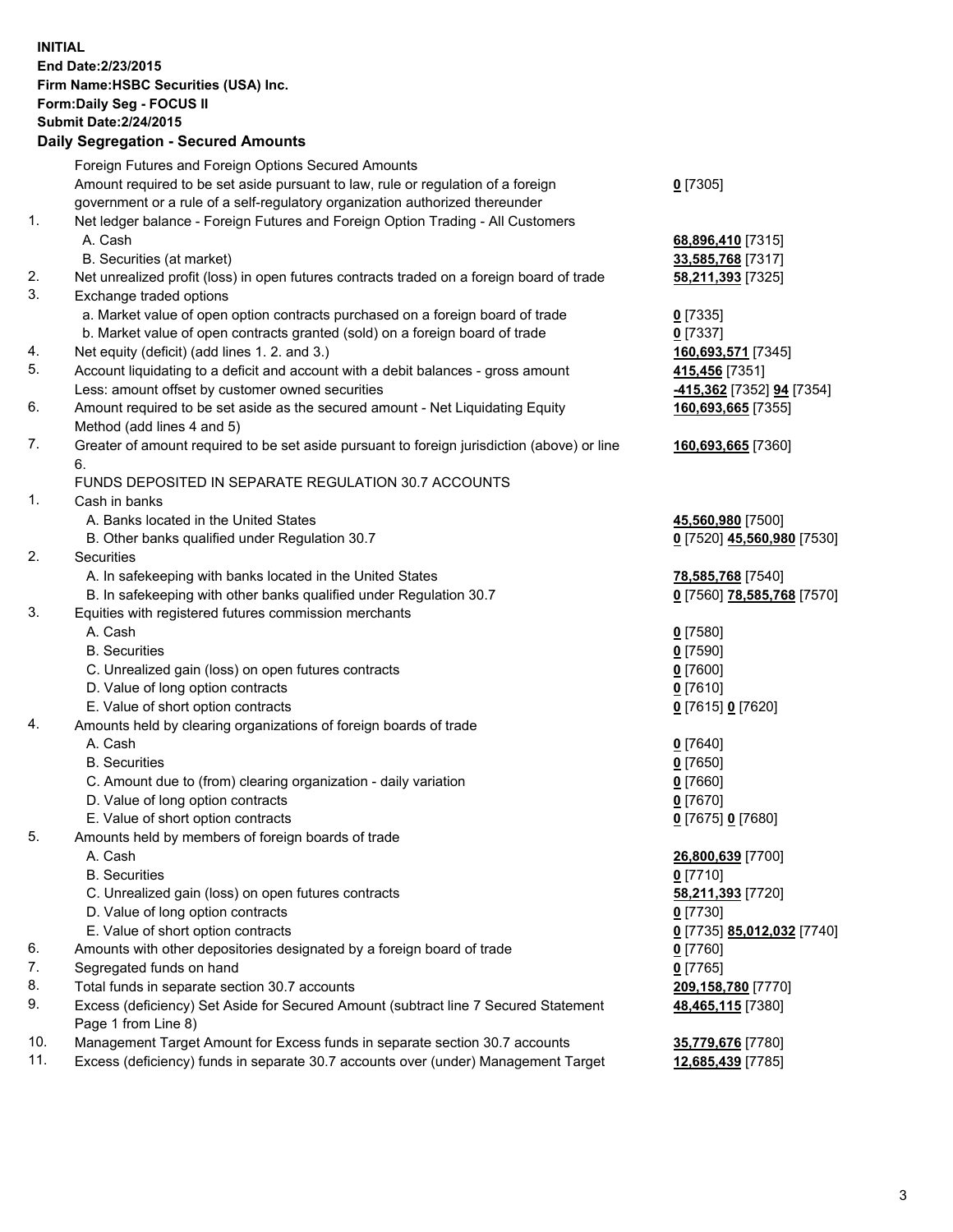**INITIAL End Date:2/23/2015 Firm Name:HSBC Securities (USA) Inc. Form:Daily Seg - FOCUS II Submit Date:2/24/2015 Daily Segregation - Segregation Statement** SEGREGATION REQUIREMENTS(Section 4d(2) of the CEAct) 1. Net ledger balance A. Cash **-166,690,590** [7010] B. Securities (at market) **622,246,599** [7020] 2. Net unrealized profit (loss) in open futures contracts traded on a contract market **530,158,718** [7030] 3. Exchange traded options A. Add market value of open option contracts purchased on a contract market **104,176,348** [7032] B. Deduct market value of open option contracts granted (sold) on a contract market **-9,365,068** [7033] 4. Net equity (deficit) (add lines 1, 2 and 3) **1,080,526,007** [7040] 5. Accounts liquidating to a deficit and accounts with debit balances - gross amount **2,055,574** [7045] Less: amount offset by customer securities **-1,968,682** [7047] **86,892** [7050] 6. Amount required to be segregated (add lines 4 and 5) **1,080,612,899** [7060] FUNDS IN SEGREGATED ACCOUNTS 7. Deposited in segregated funds bank accounts A. Cash **43,582,663** [7070] B. Securities representing investments of customers' funds (at market) **0** [7080] C. Securities held for particular customers or option customers in lieu of cash (at market) **49,796,308** [7090] 8. Margins on deposit with derivatives clearing organizations of contract markets A. Cash **242,686,300** [7100] B. Securities representing investments of customers' funds (at market) **151,217,505** [7110] C. Securities held for particular customers or option customers in lieu of cash (at market) **572,450,291** [7120] 9. Net settlement from (to) derivatives clearing organizations of contract markets **3,979,949** [7130] 10. Exchange traded options A. Value of open long option contracts **104,176,348** [7132] B. Value of open short option contracts **-9,365,068** [7133] 11. Net equities with other FCMs A. Net liquidating equity **27,687,569** [7140] B. Securities representing investments of customers' funds (at market) **0** [7160] C. Securities held for particular customers or option customers in lieu of cash (at market) **0** [7170] 12. Segregated funds on hand **0** [7150] 13. Total amount in segregation (add lines 7 through 12) **1,186,211,865** [7180] 14. Excess (deficiency) funds in segregation (subtract line 6 from line 13) **105,598,966** [7190] 15. Management Target Amount for Excess funds in segregation **50,000,000** [7194]

16. Excess (deficiency) funds in segregation over (under) Management Target Amount Excess

**55,598,966** [7198]